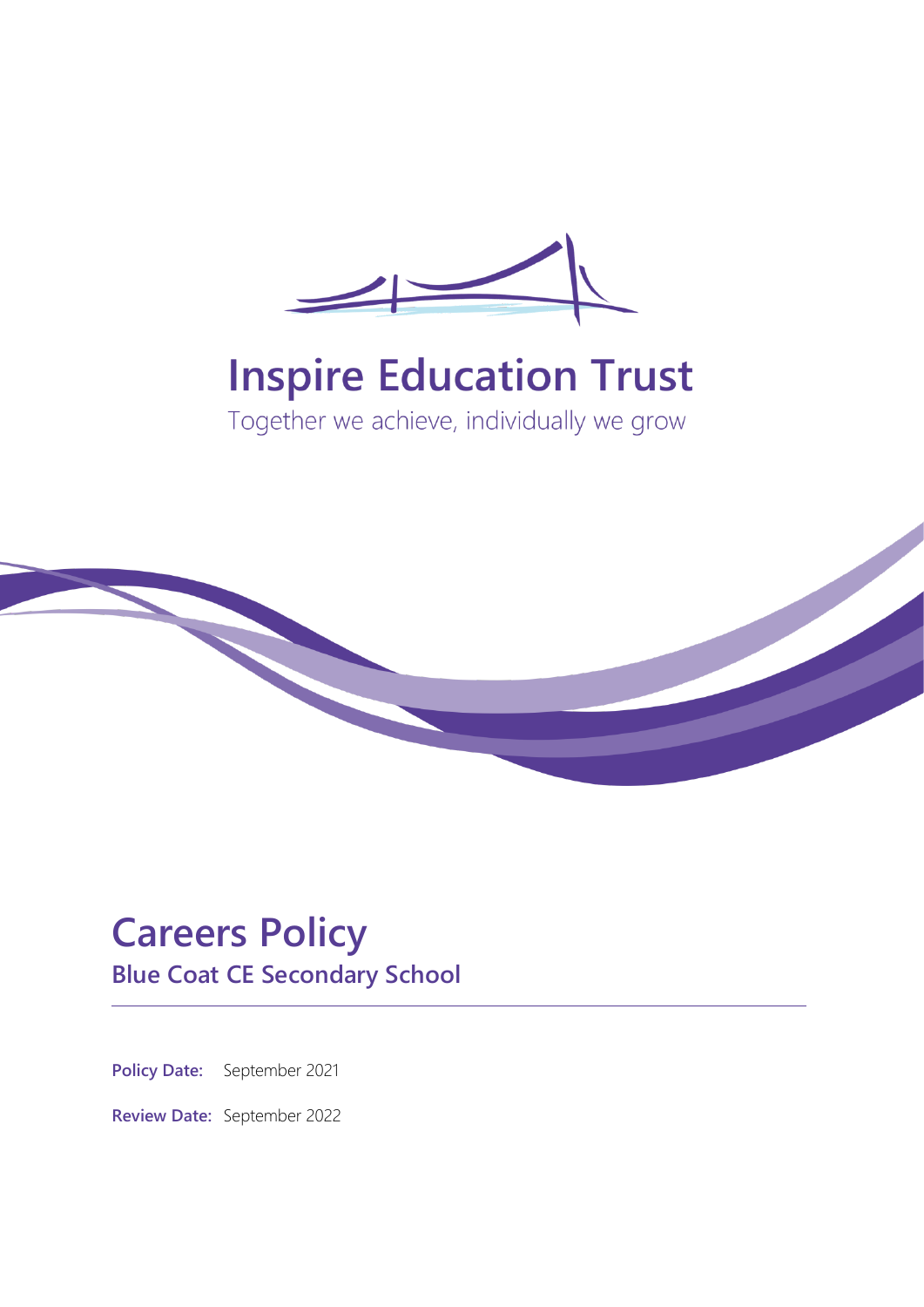### **Document History**

| Version | <b>Status</b> | Date           | Author         | Summary Changes |
|---------|---------------|----------------|----------------|-----------------|
|         |               | September 2021 | Gemma Hathaway |                 |
|         |               |                |                |                 |
|         |               |                |                |                 |

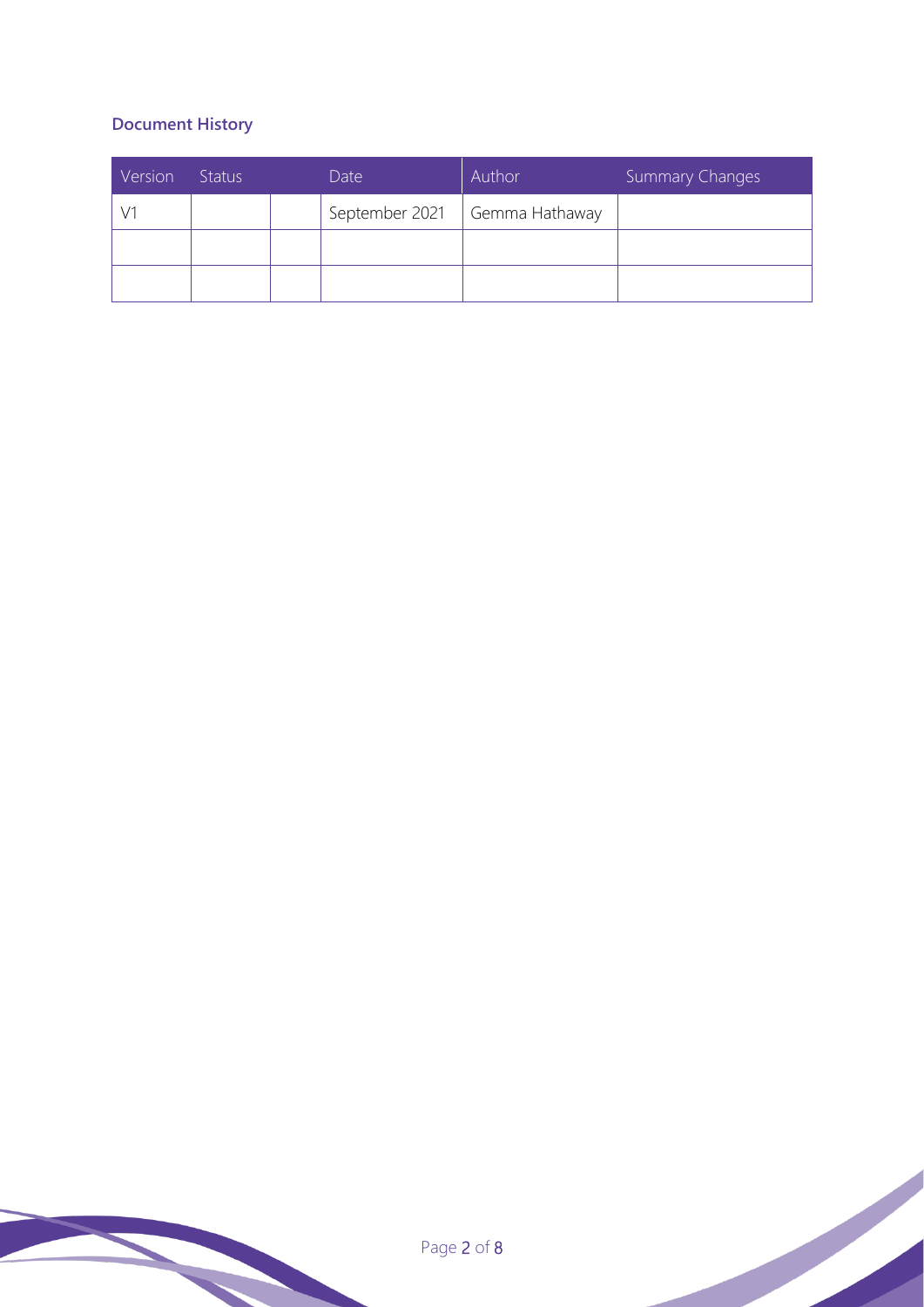#### **Contents**

| $\sim$ 1. | Ethos and Value Statement                                  | Page 4 |
|-----------|------------------------------------------------------------|--------|
|           | 2. Aims and Objectives                                     | Page 4 |
|           | 3. Careers Staff                                           | Page 5 |
|           | 4. The Gatsby Benchmarks                                   | Page 5 |
|           | 5. Blue Coat C of E School's Gatsby Objectives for 21/22   | Page 5 |
| 6.        | Calendar of main activities and events for CEIAG 2019/2020 | Page 6 |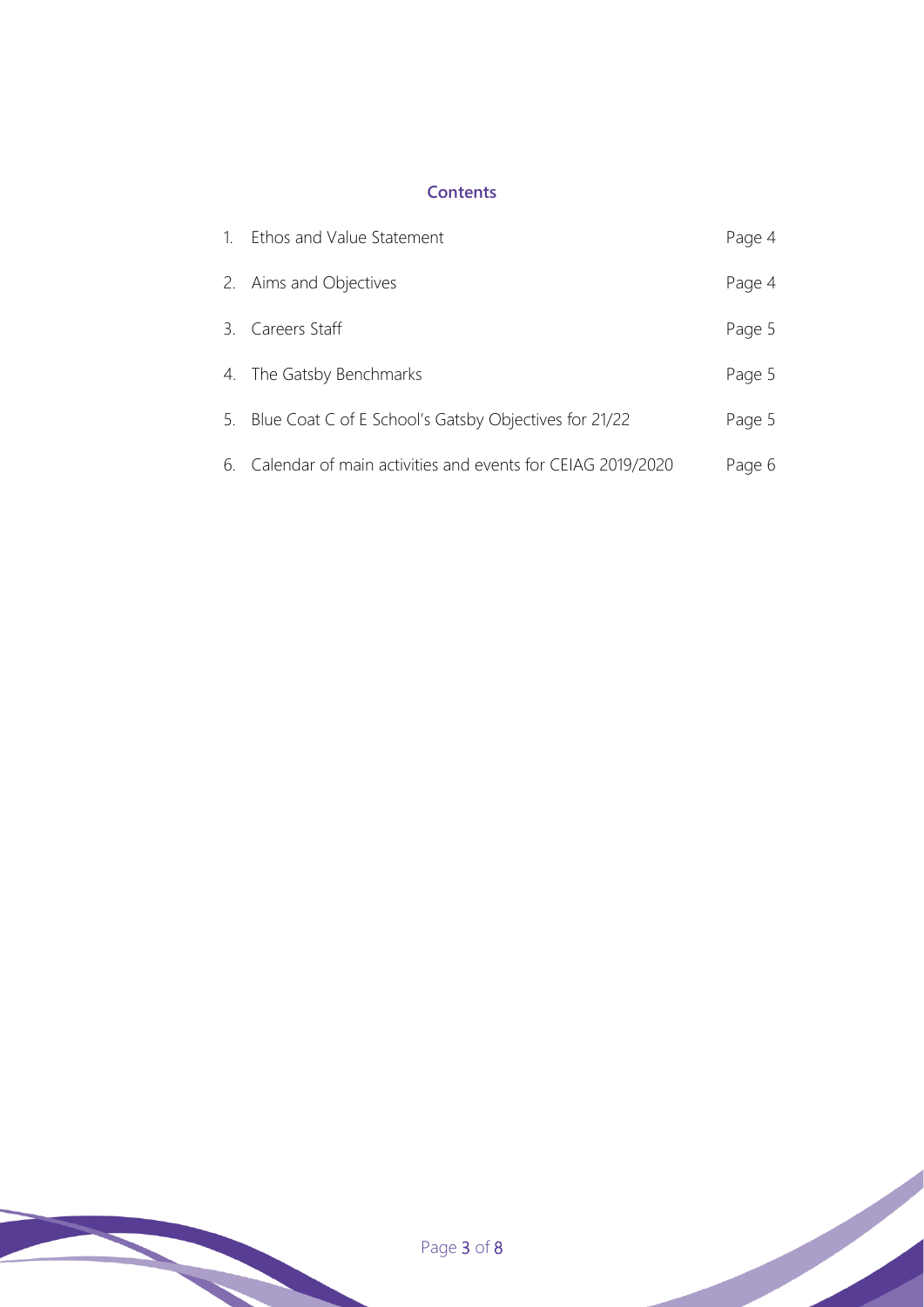## **Introduction**

At Blue Coat Church of England School, our vision is "Living life in all its fullness". We exist to equip our students to 'live life in all its fullness' by providing excellent education, which is distinctively Christian and inclusive of all. At the heart of this education are the values of Care, Hard Work, Respect, Integrity and Servanthood, working Together for the good of all individuals, the school and wider communities.

#### **1. Ethos and Value Statement**

The Education Act 2011 placed schools under a duty to secure access to independent and impartial careers guidance for their pupils in Years 9 to 11. The Careers Guidance in Schools Regulations 2013 has extended the age range to include pupils in Year 8 and Years 12 and 13 from September 2013. Our ambition as an academy is to ensure that we embed the core National Careers Strategy of 'making the most of everyone's skills and talent for 11 – 19 year olds' thoroughly, within school life, through both our academic curriculum and pastoral system. Blue Coat Academy is dedicated to providing a vigorous and varied programme of Careers Education, Information, Advice and Guidance (CEIAG) for all of our pupils in Year 7 to Year 13. This programme is both impartial and tailored to our needs, confidential and specifically designed to inspire high aspirations and encourage our pupils to consider a broad and ambitious range of career options so that they can go and 'live life in all its fullness' and grow into positive global citizens.

#### **2. Aims and Objectives**

Our policy is underpinned by National Standards and is reviewed annually through discussion with teaching staff, students, parents, governors and other advisory partners. The CEIAG policy is driven by our ambition to ensure every student realises their potential, including identifying students most at risk of becoming NEET, providing for Looked after Children, giving additional support to students receiving Pupil Premium and students identified as having special educational needs.

We deliver our programme by providing the following opportunities to our students:

- PSHE sessions/ Drop down days
- Assemblies led by members of the school and local community
- Enrichment activities for specific subjects
- Employer encounters/ talks
- Workplace experiences
- Mock interviews for work placements
- CV writing support
- Job application support
- Access to a specialist UCAS leader for support with University applications
- Vocational Taster Days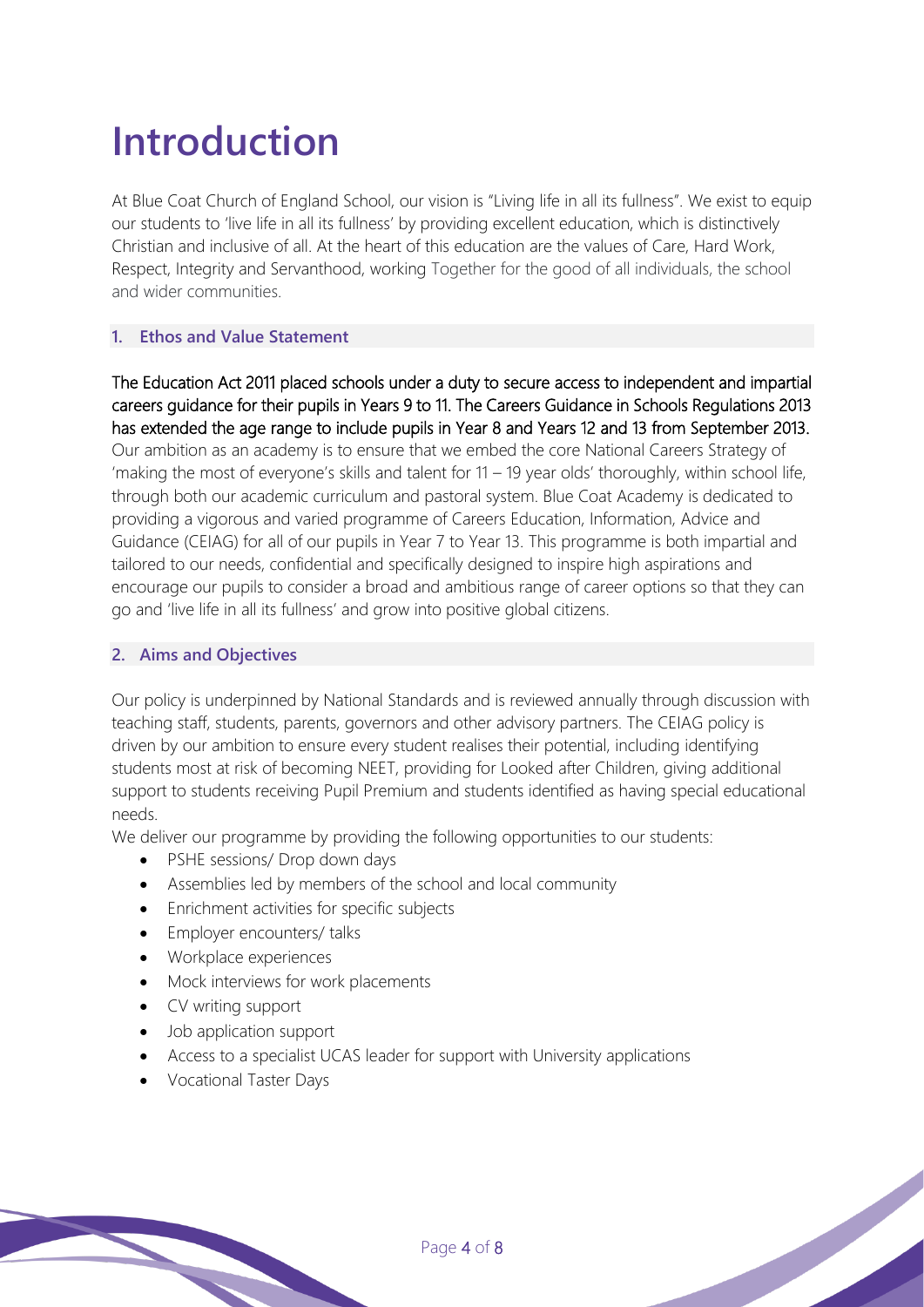In addition to the various provisions that we offer, Blue Coat also has its own dedicated Careers advisor who works in school delivering impartial CEIAG to pupils weekly, in the form of group sessions, assemblies and one to one interviews. Alongside this, our advisor also co-ordinates work experience opportunities for KS4 and 5 students, at a number of excellent providers such as Jaguar Land Rover, UCHWA, Aston Martin and Barclays.

#### **3. Careers staff**

Mrs G Hathaway- Assistant Head – [g.hathaway@bluecoatschool.com](mailto:g.hathaway@bluecoatschool.com) Mrs R Jones – Careers Advisor – [jonesr@bluecoatschool.com](mailto:jonesr@bluecoatschool.com) Mrs J Garland – CEIAG lead teacher – [garlandjudi@bluecoatschool.com](mailto:garlandjudi@bluecoatschool.com)

#### **4. The Gatsby Benchmarks**

The Gatsby benchmarks are not a statutory requirement but are the foundations of a successful careers program. They underpin our annual plan and allow us to ensure that we are meeting the needs of our students over the course of the academic year as demonstrated below.

- 1. A stable careers programme
- 2. Learning from career and labour market information
- 3. Addressing the needs of each student
- 4. Linking curriculum and learning to careers
- 5. Encounters with employers and employees
- 6. Experiences of workplaces
- 7. Encounters with further and higher education
- 8. Personal Guidance

#### **5. Blue Coat C of E School's Gatsby Objectives for 21/22**

- To ensure the careers programme is delivered by individuals with the right skills and experience. The school will, wherever possible, use qualified careers professionals to offer advice and guidance to all or the overwhelming majority, of students.
- To enable students to have an understanding of the full range of opportunities available to them, the skills that are valued within the workplace and to have firsthand experience of a work environment.
- To actively work with the Coventry & Warwickshire Careers Hub, to prioritise action points and access support.
- To actively work with an Enterprise Advisor on a strategic level to open up the school's network and develop a critical friend for careers activities.
- To ensure our Careers Strategy is fully supported by the Senior Leaderships team within the school and is approved by the Board of Governors.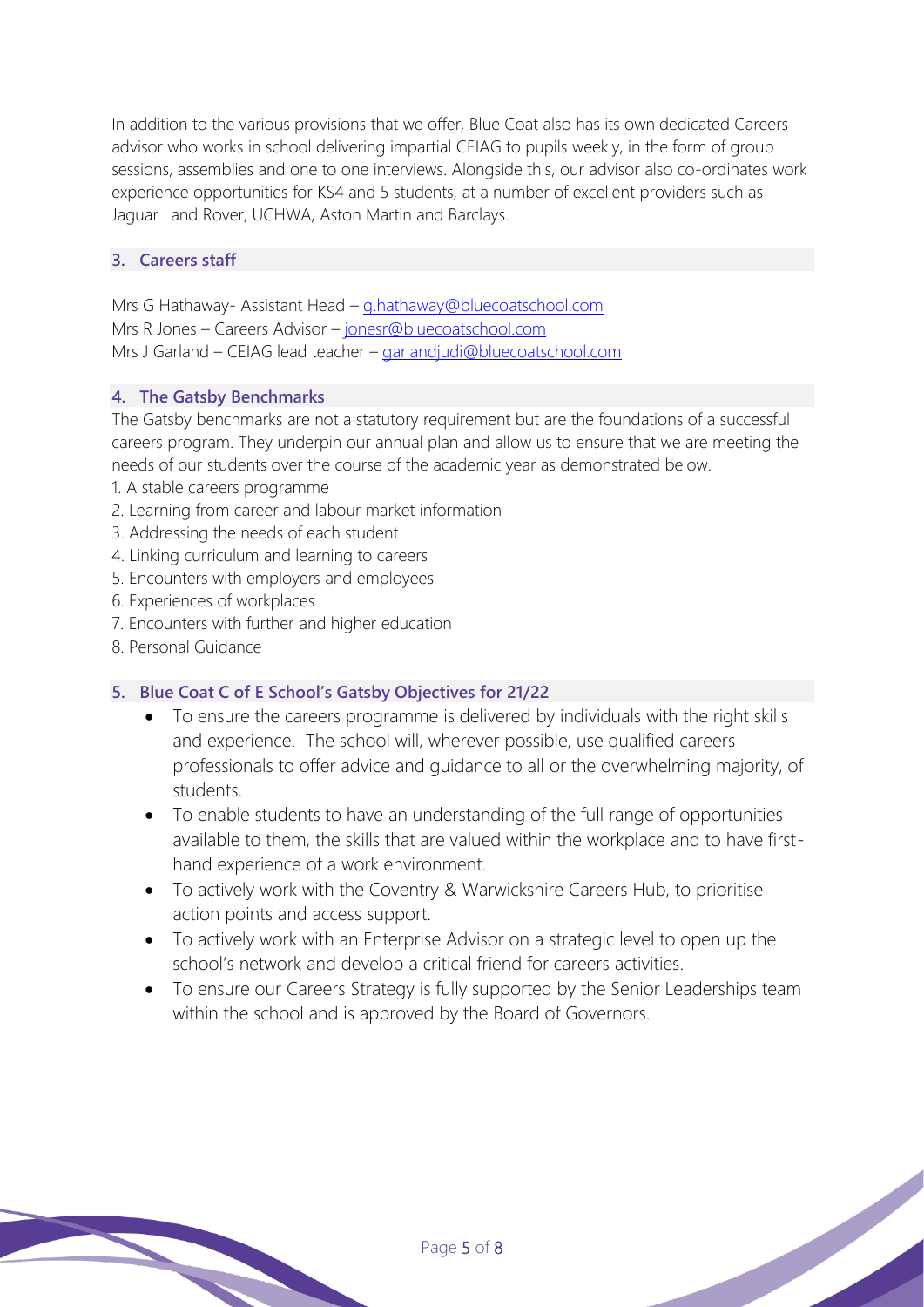## **6. Calendar of main activities and events for CEIAG 2019/2020**

| Time of Year | $11 - 14$                                                                                                                       | $14 - 16$                                                                                                                                                                                                                                                                                        | $16 +$                                                                                                                                                                                                                                                        |
|--------------|---------------------------------------------------------------------------------------------------------------------------------|--------------------------------------------------------------------------------------------------------------------------------------------------------------------------------------------------------------------------------------------------------------------------------------------------|---------------------------------------------------------------------------------------------------------------------------------------------------------------------------------------------------------------------------------------------------------------|
| On Going     | STEM events (7)<br>Careers posters in<br>resource centre and<br>departments (2)<br>Theatre Tech club<br>Drama - skills for life | STEM events (7)<br>Careers Interviews (4,8)<br>Careers posters in<br>resource centre and<br>departments (2)<br>Chemistry GCSE;<br>manufacturing (4)<br>Lunch time drop in<br>sessions.<br>Theatre Tech club<br>Alternative Vocational<br>Provision<br>Year 11 /10<br>Employability<br>programme. | STEM events (7)<br>Careers and FE posters<br>in resource centre, Post<br>16 block and<br>departments (2)<br>Chemistry A level;<br>manufacturing (4)<br>Applied Science Btec.<br>Medsoc.<br>Engineering soc.<br>Ongoing one to one<br>interviews as requested. |
| September    | KS3 Drama-<br>introducing some roles<br>in society (2/4)                                                                        | Year 11 Ace your exams<br>(3)<br>Warwick University<br>transformations club (7)<br>Hospital visits (5/6)<br>Pathways assemblies (3)                                                                                                                                                              | Your Future- Discussion<br>Group (8)<br>ASK- Apprenticeship<br>Scheme Talk (5/7)                                                                                                                                                                              |
| October      | Warwick University<br>transformations club (7)                                                                                  | Coventry University<br>(5/7)<br>Belgrade Theatre Visit<br>(4/6)<br>Careers Fair (2/3/5/7)                                                                                                                                                                                                        | Careers Fair (2/3/5/7)<br>OXBRIDGE interviews -<br>prep.                                                                                                                                                                                                      |
| November     | The Real Game<br>What's my line (2/5)<br>English-Role Play-<br>looking at professional<br>language (2/4)                        | Skills Show (2/5/7)<br>Post 16 Open Evening<br>(2/3/4/7)<br><b>PSHE</b>                                                                                                                                                                                                                          | Careers Fair (2/3/5/7)                                                                                                                                                                                                                                        |
| December     | Departmental Subject<br>Content - ongoing                                                                                       | Hospital Visits/taster<br>days (2/5/6)<br>Business studies Yr. 10 -<br>studying job<br>descriptions, person<br>spec and Job roles                                                                                                                                                                | Hospital Visits (2/5/6)                                                                                                                                                                                                                                       |
| January      | Departmental Subject<br>Content - ongoing<br>Options evening for<br>Year 9                                                      | Expectations of the<br>Work Environment Talk<br>(8)<br>Coventry routes into<br>STEM (2/5)                                                                                                                                                                                                        | NHS Psychology<br>Workshop (3/4/5)                                                                                                                                                                                                                            |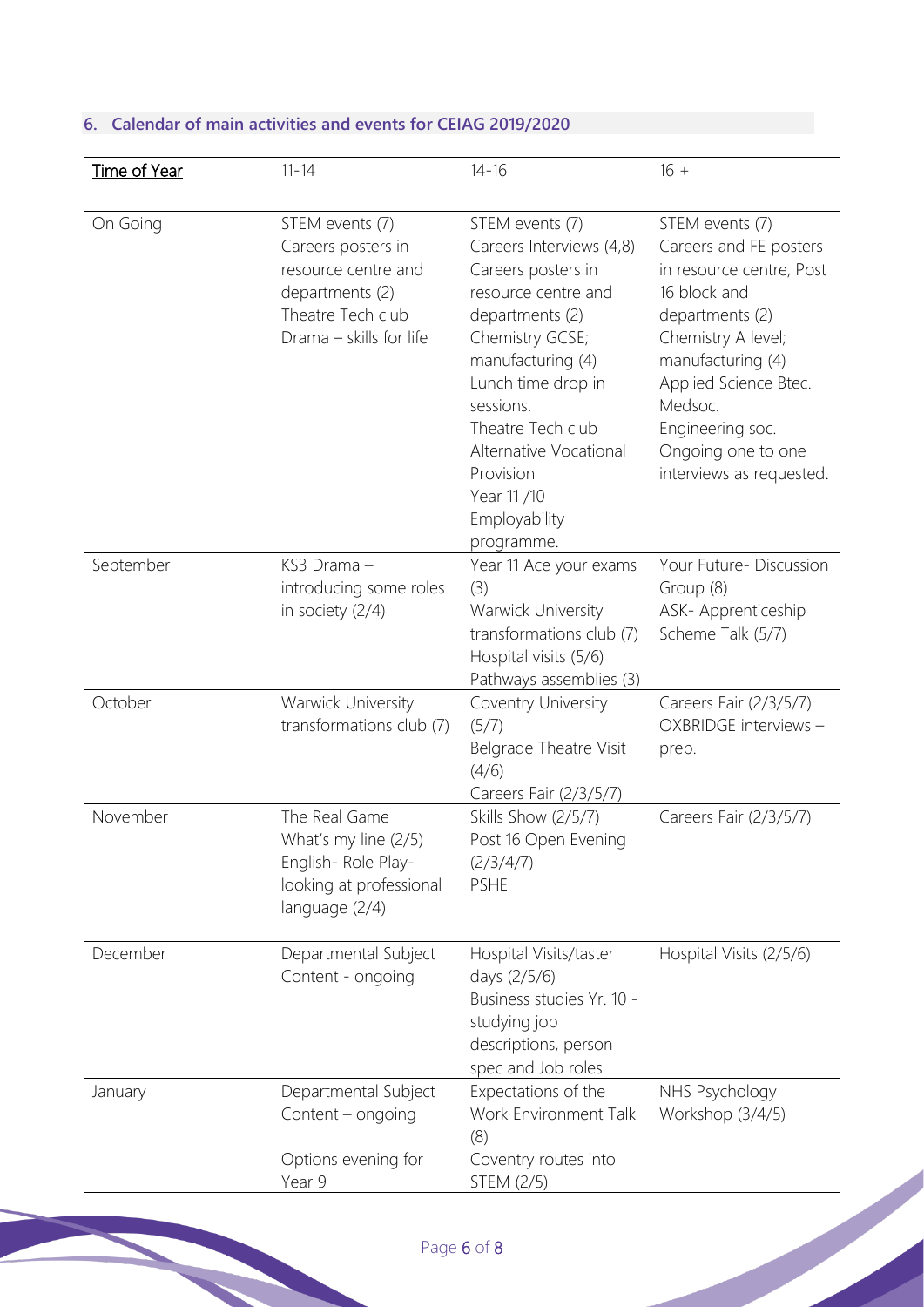|          |                                                          | Hospital Visits/taster<br>day (2/5/6)                                                                            |                                                                          |
|----------|----------------------------------------------------------|------------------------------------------------------------------------------------------------------------------|--------------------------------------------------------------------------|
| February | Departmental Subject<br>Content - ongoing                | Alternative options for<br>vocational education<br>and training (2/3/8)<br>Hospital Visits/taster<br>day (2/5/6) |                                                                          |
| March    | Departmental Subject<br>Content - ongoing                | Enrichment STEM-<br>Student elevation<br>(3/6)<br>Hospital Visits/taster<br>day (2/5/6)                          |                                                                          |
| April    | Departmental Subject<br>Content - ongoing                | Work experience (5/6)                                                                                            |                                                                          |
| May      | Departmental Subject<br>Content - ongoing                | <b>Health Careers Taster</b><br>Day (5/6)                                                                        | Spectroscopy in a<br>suitcase<br>(3/4/7)                                 |
| June     | Departmental Subject<br>Content - ongoing<br><b>PSHE</b> |                                                                                                                  | Physics Careers<br>(4/7)<br>Careers in Maths<br>problem solving<br>(4/7) |
| July     | <b>PSHE</b>                                              | Hospital Work<br>experience (5/6)                                                                                | Hospital Work<br>experience (5/6)                                        |